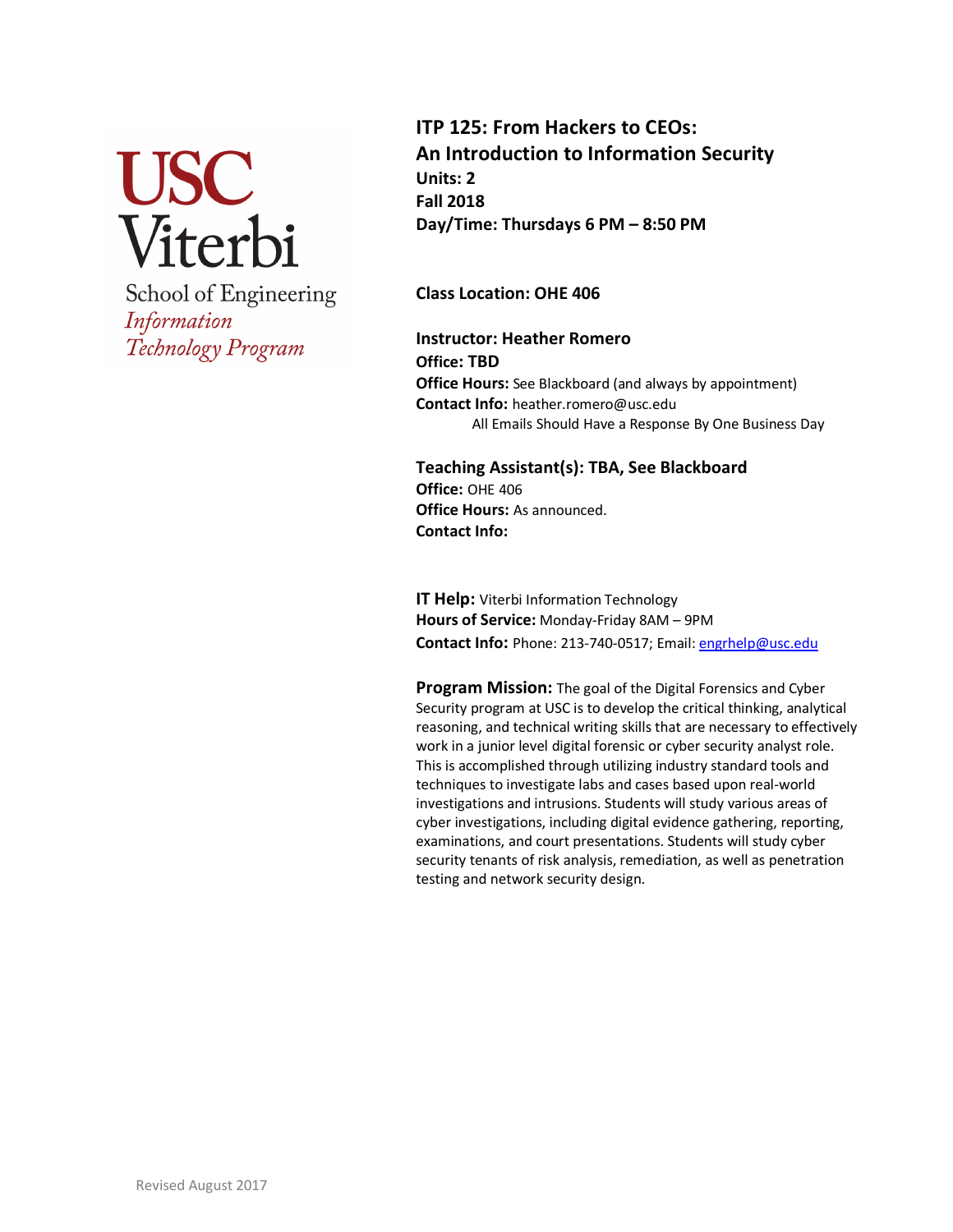## **Course Description**

- This course is designed to be an introductory course in information and computer security. This course starts with an analysis of threats to information integrity. Students will then receive an introduction to security mechanisms and policies. Students will learn how security infrastructure will integrate with the rest of the business and IT infrastructure, through the use of hands-on projects.
- This is the gateway course for the Digital Forensics and Cyber Security Minors and Specializations at USC. As a result this is a survey course where we will touch briefly on many different topics in the information security realm.

## **Learning Objectives**

Upon completing this course, students will:

- Understand the fundamentals of information security
- Learn the basics of securing a workstation
- Understand basic networking and security technologies
- Understand the relationship between security and management
- Have a motivation to learn and improve their awareness and understanding of computers and security

## **Prerequisite(s):** None

## **Course Notes**

Course is letter graded, with any and all materials available on Blackboard (blackboard.usc.edu). Labs will be conducted in the security lab (OHE 406) during assigned class or lab time.

## **Technological Proficiency and Hardware/Software Required**

It is assumed that the student has baseline technical knowledge (basic computer usage, basic internet usage). For any upper-division course (300-level and above), it is assumed that you have refined your technical abilities in ITP 125, including basic Python scripting.

## **Required Readings and Supplementary Materials**

- All course materials will be posted on Blackboard http://blackboard.usc.edu
- Readings exist in the syllabus
- Codecademy Python https://www.codecademy.com/tracks/python
- Piazza http://piazza.com/ (you will receive an invitation via e-mail or you can join the class section)

## **Description and Assessment of Assignments**

The assignments will be a combination of in-class and out-of-class laboratory exercises. They will typically involve some form of procedural work (we will provide instructions), with some reflection on the work performed including researching processes and procedures performed. All laboratory exercises will be graded on a point-scale, typically between 10 and 20 points.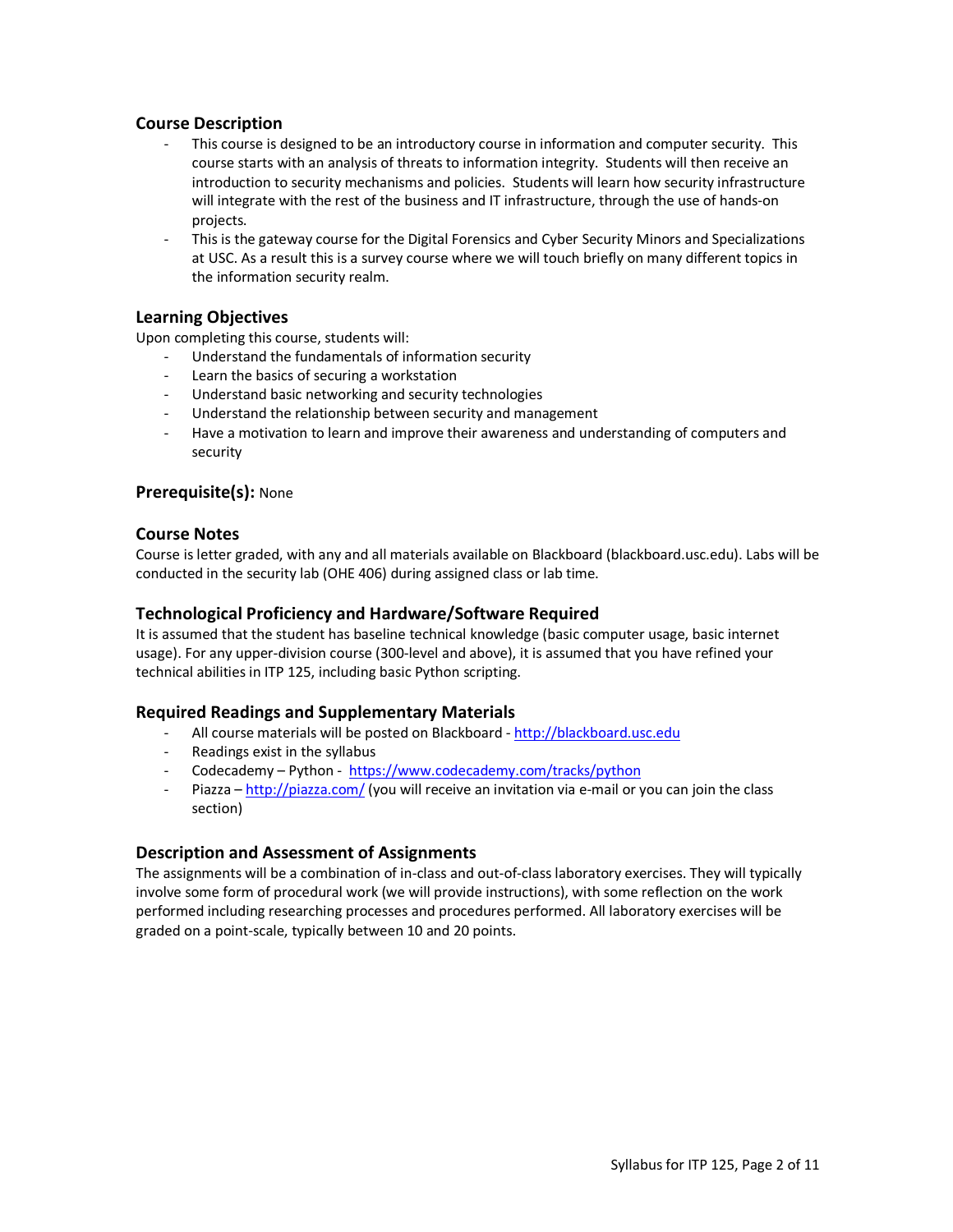## **Grading Breakdown**

|                                       | % of Grade |
|---------------------------------------|------------|
| Lab Assignments/News                  | 45         |
| <b>Class Participation/Attendance</b> | 5          |
| Midterm Exam                          | 15         |
| <b>Final Exam</b>                     | 20         |
| <b>Final Project</b>                  | 15         |
|                                       |            |
|                                       |            |
| TOTAL                                 |            |

## **Grading Scale**

Course final grades will be determined using the following scale

| А  | 93-100       |
|----|--------------|
| А- | 90-92        |
| B+ | 87-89        |
| B  | 83-86        |
| B- | 80-82        |
| C+ | 77-79        |
| C  | 73-76        |
| C- | 70-72        |
| D+ | 67-69        |
| D  | 63-66        |
| D- | 60-62        |
| F  | 59 and below |
|    |              |

## **Grading Policies**

The lab assistants, graders, and instructors will do their best to return assignments graded to students within one week of the submission. Certain assignments that are longer in length, including exams, case reports, and final projects, may require more time.

The grading rubric is posted. There is no curve, and grades are based on performance in the class. While we understand the importance of grades and maintaining a high GPA, we cannot hand out high marks without justified performance in the class. Do not rely upon an expectation of a guaranteed minimum final grade in this class regardless of its impact on your overall GPA, financial situation, familial situation, or the fate of the galaxy.

The instructor is the ultimate authority over any grade for any assignment, exam or class.

University policy states that no extra credit may be afforded to individual students without the same opportunity made available to everyone in the class. Should there be extra credit in the class, it will be made available to the entire class. Do not ask the instructor for additional extra credit.

Grades will be posted on Blackboard and it is your responsibility to ensure that the grades online are accurate and to follow your progress in the class.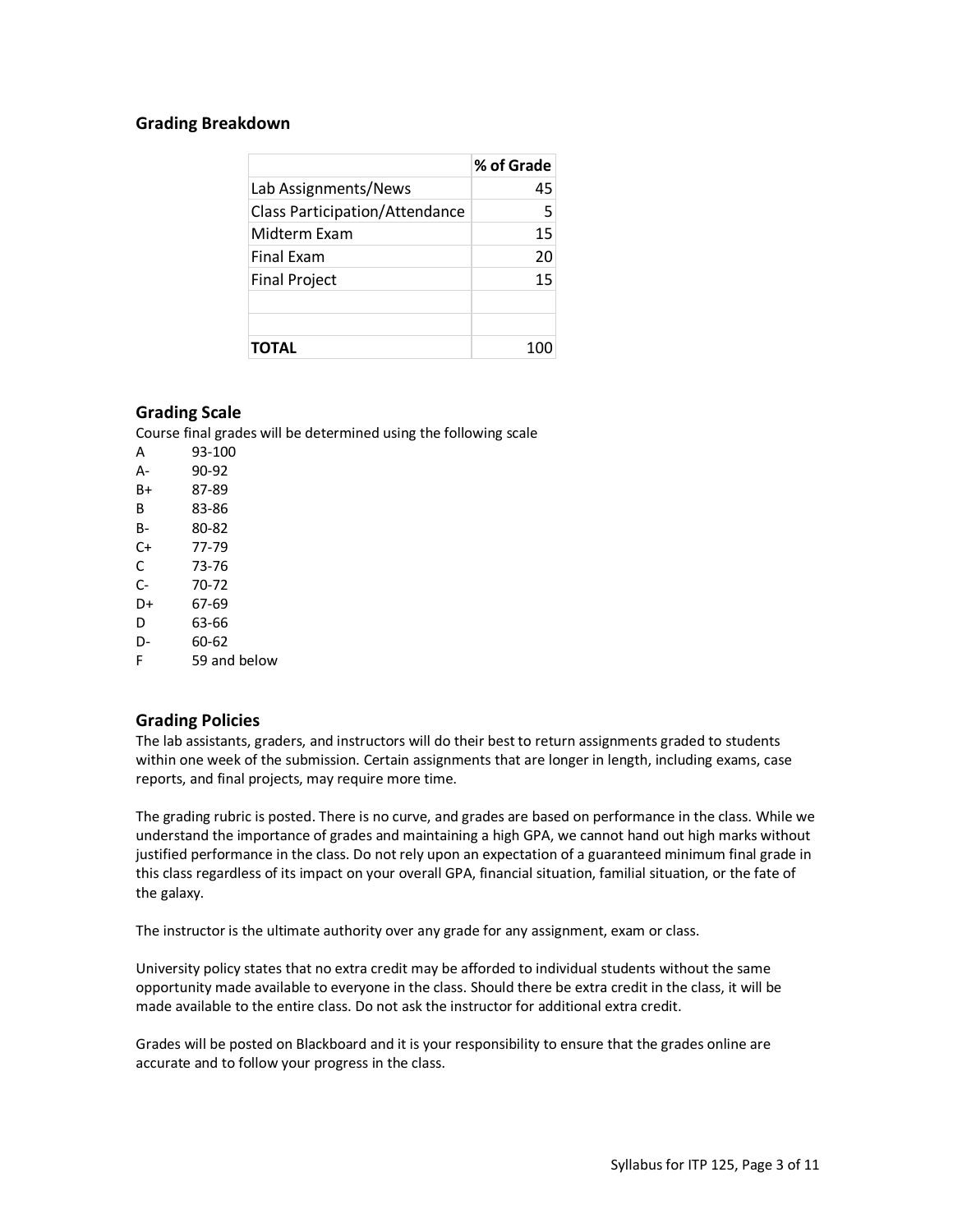## **Assignment Policies**

The labs will be posted on Blackboard under the "Assignments" or "Labs" section. Each lab will include instructions, a due date, and a link for electronic submission. Labs must be submitted using this link. Do not email your assignments to the instructor, lab assistants, or graders. TurnItIn may be utilized for some assignments, and you must make sure that you have fully submitted the assignment (usually a two step process).

Unless otherwise noted, all lab assignments are due at the beginning of class the next class period, unless otherwise modified by Blackboard announcement and/or email from the instructor and/or Lab Assistants. Some assignments (typically longer in length) will have a due date on 11:59:59 PM on the Friday or Sunday of the following week. Do not expect a timely response from the lab assistants, graders, or instructors if emailed after normal business hours particularly on the date the assignment is due.

If you join the class after the semester has started, you will have two weeks from the date of enrollment to complete all assignments due before you joined the class unless a written extension is granted from the instructor, typically via email.

It is your responsibility to submit your assignments on or before the due date and verify it has been successfully submitted. Assignments turned in up to 24 hours late will have 25% of the total points deducted from the graded score. Assignments turned in between 24 and 48 hours late will have 50% of the total points deducted from the graded score. After two days, submissions will not be accepted and you will receive no credit for the assignment.

The lab assistants and graders are not authorized to grant an extension on any assignment. Any extensions must be requested of the instructor in writing and confirmed in writing. If you ask for an extension on the day the assignment is due, without expressing an emergency such as being kidnapped and taken to Mexico, it will probably not be granted.

Certain assignments will require a paper submission, and you may be asked to submit them to the main ITP office. There have been previous allegations of student rudeness to the ITP Staff. If the staff complains about you being rude, you will have 25% automatically deducted from your assignment. Don't be rude.

The instructor and lab assistants reserve the right to not answer certain questions about the lab assignment. This is normally due to the nature of the question being directly related to the learning objectives of the lab. You are encouraged to use online resources to further your understanding of the material to successfully answer questions related to the lab assignment (in other words, use your research skills).

All lab assignments have been tested by the instructor and/or lab assignments. Due to the nature of certain software packages and configurations in the lab, the assignments may or may not work as intended. You are encouraged to ask questions if something appears to not work correctly. However, there are certain instances where things are intended to not work correctly and the instructor and lab assistant will indicate as such. When in doubt, do a little research.

## **Exam Policies**

Please review the schedule of classes for the Final Exam schedule. Should you have a scheduling conflict with the final exam, you must contact the instructor and coordinate an alternative time by the end of Week 3. Any requests made after Week 3 are not guaranteed to be accommodated.

Per USC policy, Final Exams must be scheduled during the assigned final examination schedule. It is your responsibility to arrange your travel after the scheduled date of the final exam.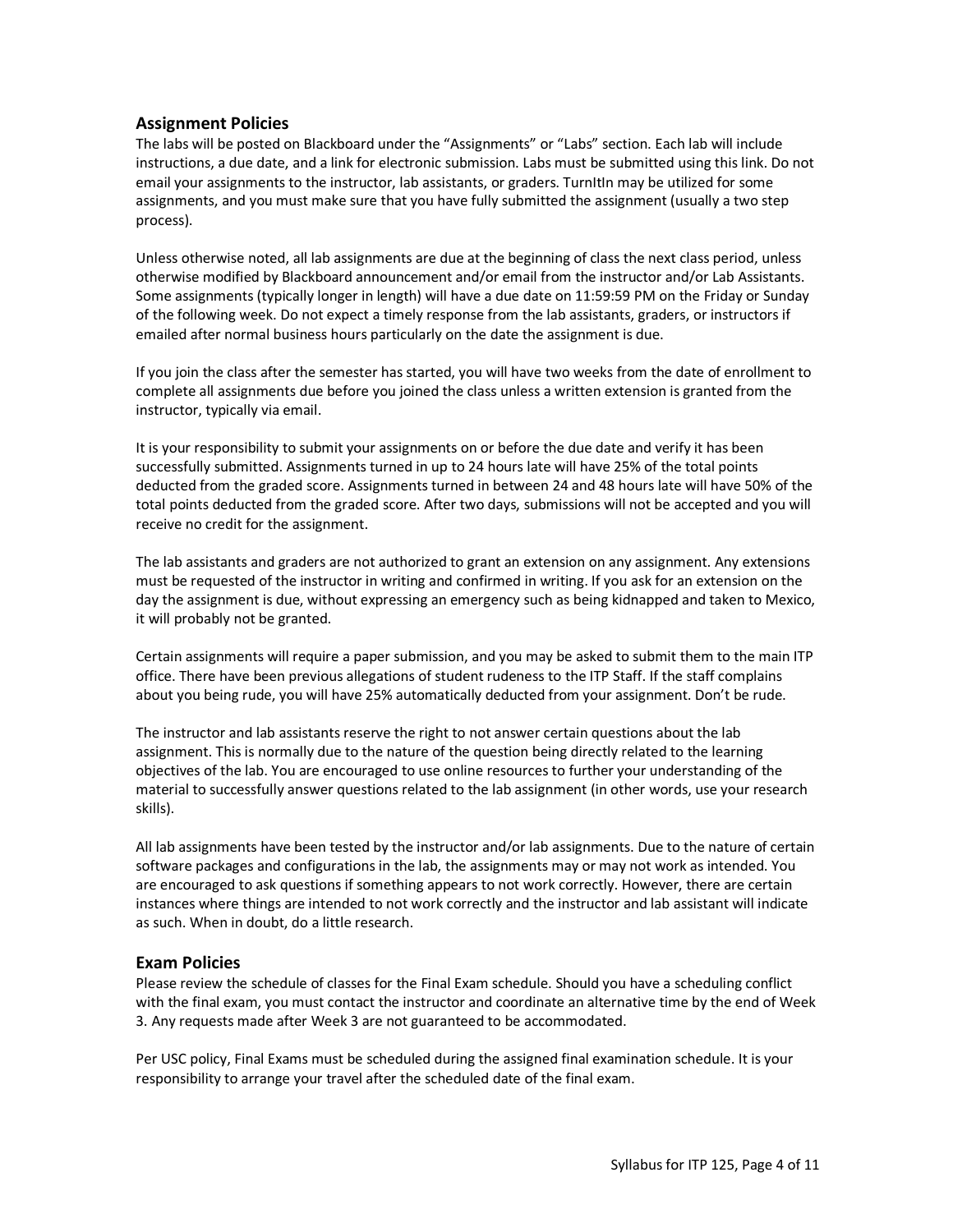All students are required to participate in the final exam and/or project. Failure to take the final exam and/or submit a final project will result in an automatic failure in the class.

No make-up exams (except for documented medical or family emergencies) will be offered nor will there be any changes made to the Final Exam schedule. Missing your alarm is not an emergency. A documented medical event (car accident with documentation), family emergency (death in the family), or alien abduction can be considered emergencies.

## **Contacting the Instructor, Lab Assistants or Graders**

When emailing the lab assistants, graders or instructor, please be sure to include your full name, student ID, class name and number, and class section (day and time) in the email.

Emails sent to the lab assistants or graders will be responded to within two business days. The instructor will endeavor to respond to emails within two business days. Do not email anyone with the expectation of an immediate response within the hour. Please do not complain when we have not responded to your email ten minutes before the assignment deadline.

Questions regarding individual clarification or regrade must be made through email to both the grader and the instructor. When requesting a regrade, the instructor has the prerogative to alter a grade higher or lower based upon a review of the entire assignment. Be absolutely certain before requesting a regrade of any assignment or exam – if you are going to roll the dice, be certain of your gamble.

Questions about lab assignments should be submitted through the class discussion board (typically Piazza). This will have a faster response rate. Do not post code or answers on Piazza.

The instructor will post his/her regular office hours on blackboard. You may request a meeting with the instructor outside of normal office hours. Should you go to the instructor's office outside of normal office hours or outside of a scheduled meeting, do not expect the instructor to be able to meet with you. We do have other responsibilities outside of the class.

## **Attendance Policy**

You are expected to be in class, on time, and distraction free. As this class meets once a week and as it is lecture and lab any student who misses more than two classes is in danger of failing the course. Please see the instructor immediately if you have missed at least two class meetings.

This is a lab-based class. Certain class sections will be lecture, lab, or a combination of lecture and lab. Attendance is vital to success in the class, and punctuality is vital to success in your professional careers. The lab assistants will be taking attendance for every class meeting. If you anticipate missing a class due to an event, please email the lab assistants and instructor prior to the start of class. If you are sick, we want you to get better and not infect your fellow classmates – please email the lab assistants and instructor. Should you miss a class with a lab assignment, contact the lab assistants to determine available times to come to the lab and finish your assignment.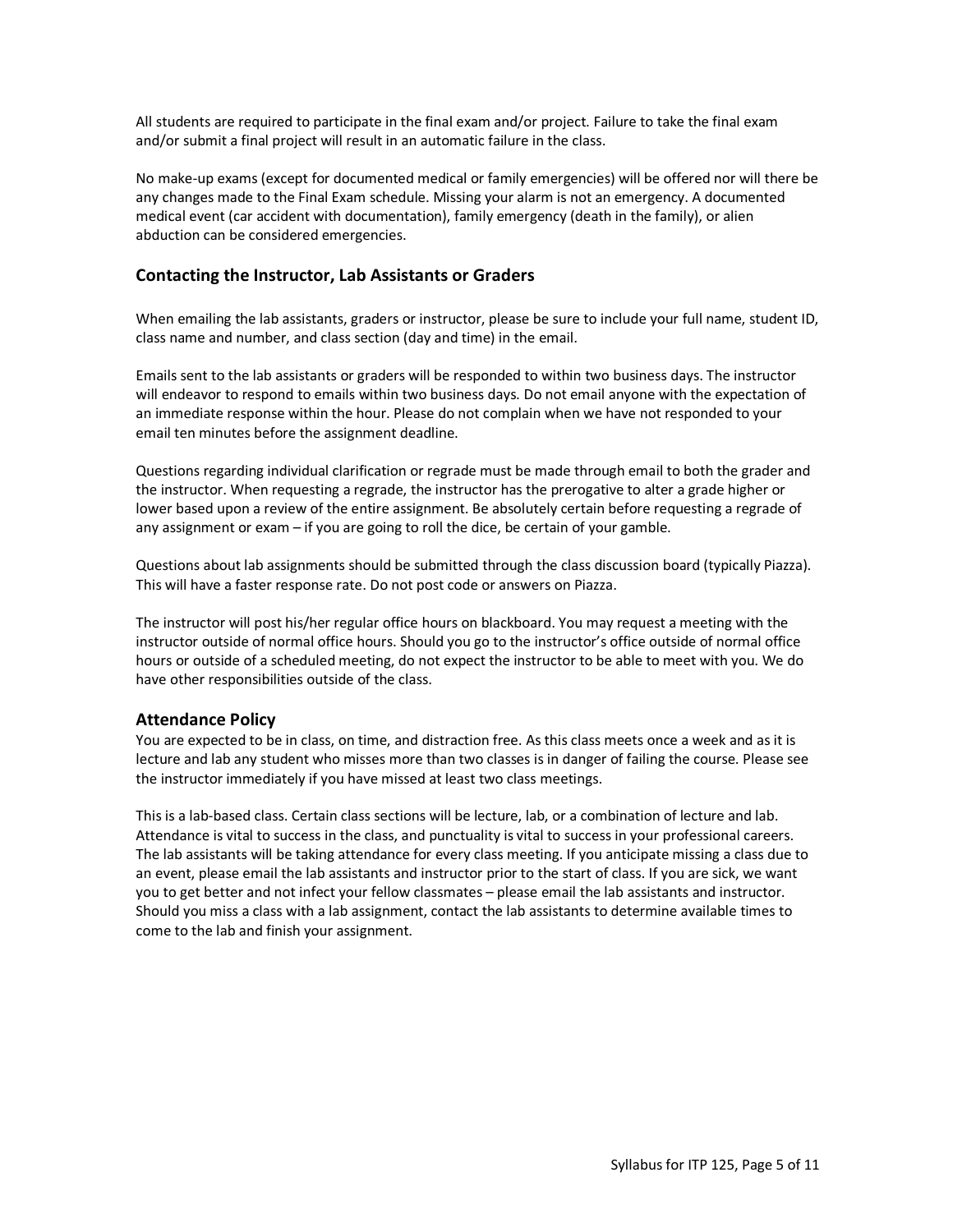## **Writing Skills**

A significant portion of the cyber security and digital forensics curriculum involves communicating what was discovered by writing professional quality reports. These reports are held to standards that are expected by professionals in industry who are writing reports for clients, attorneys, judges and juries. It is expected that the reports will be written with correct spelling, grammar and language nuances of the American English language. A component of each report grade will be based on writing style, grammar and word choice. These reports must be accessible to technical and non-technical readers alike. While you will not be writing reports in 125, please take care to properly communicate your lab and assignment findings.

If you are not a native English speaker and writer, it is recommended that you visit the USC American Language Institute (http://ali.usc.edu/) for resources to assist you in this course and your professional careers. Writing assistance is also available from the Dornsife Writing Center (https://dornsife.usc.edu/writingcenter/). You do not need to be a Dornsife student to take advantage of the services from the Writing Center. Additional writing assistance is also available from the Viterbi Writing Center in the form of Writing Consultations (http://viterbi.usc.edu/students/undergrad/varc/writingconsultations.htm). In accordance with University standards, plagiarism of any type will not be tolerated.

## **News Assignment**

To promote class discussion, each student will be required to submit an article for class discussion starting week three. Articles shall be posted with a hyperlink to the article and a one-paragraph summary to the class Blackboard news discussion board for the appropriate week.

News stories should directly pertain to topics covered in this class.

- Post a link to the proper week on the Blackboard news board at least one hour before class.
- Please submit a story that is no more than one week old.
- Please take care not to duplicate stories that have been submitted that week.
- If the story is behind a pay-wall or subscription-wall or requires a login, please submit a PDF copy along with the link.
- Be prepared to give a short two-minute summary of the article and any surrounding background details to start the discussion.
- Press releases including anything from prweb.com are not valid news content
- Make you you validate the veracity of your news story
	- o Example: Content from TheHackerNews is frequently inaccurate
- Groups will be posted to Blackboard once enrollment has settled.
- Each proper posting is worth 3 points which is 12 points of your lab assignments grade
- If you are in need of news sources, please visit http://feedly.com/pclair

Additional University policies follow the course schedule.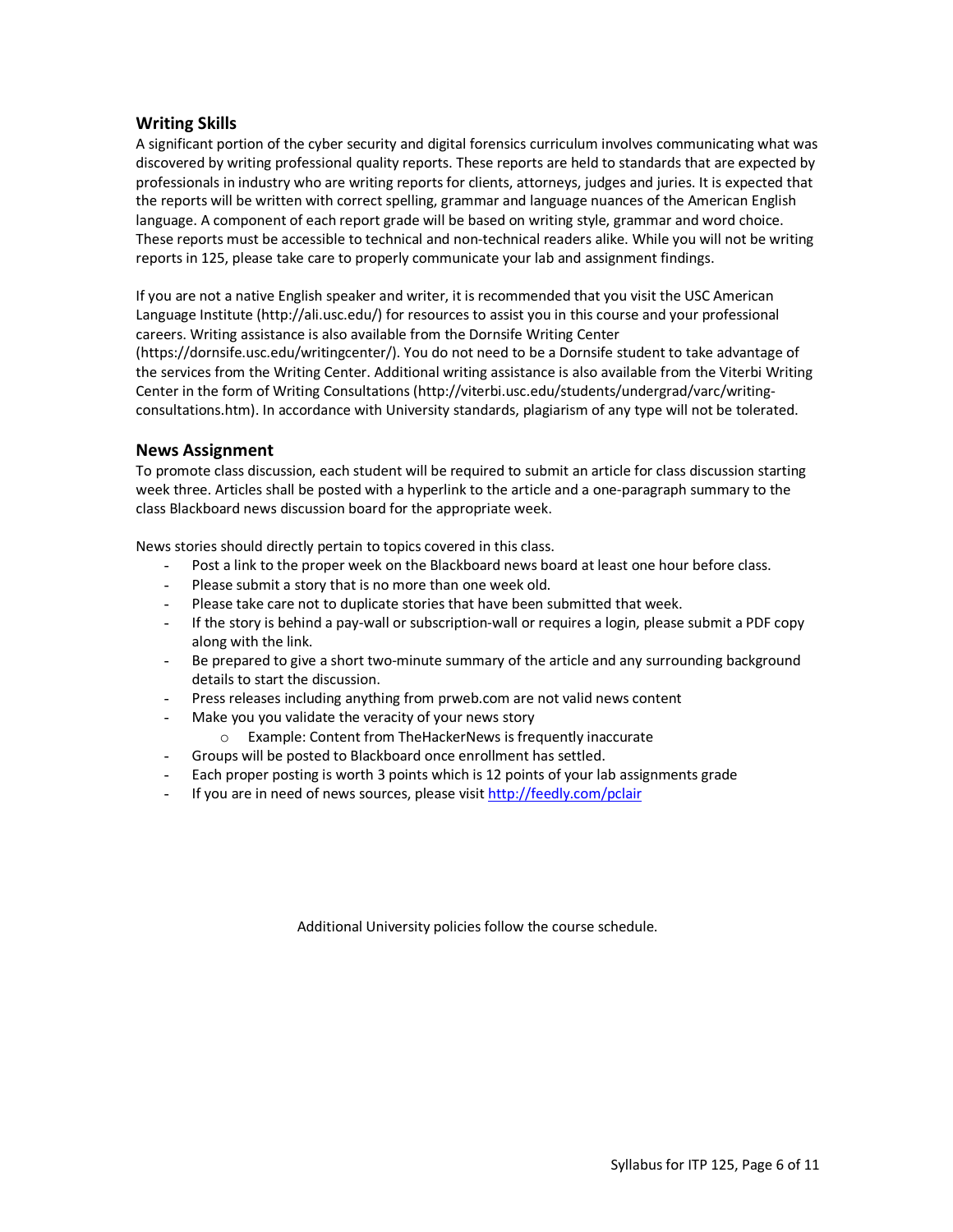## **ITP 125 - Course Schedule**

Subject to Change Throughout The Semester

For some readings, you may need to copy and paste the link together, if it runs onto a second line

## **Week 1 – Week of August 20 – Introduction, Basics of Security, Ethics**

- History of Info Sec
- Types of Security
- Goals of Security
- Laws & Ethics

## **News Group**

None

## **Lab/Homework**

Register for Piazza

At Home Info Sec Lab

## **Reading Before Next Class**

- 1. http://www.gcflearnfree.org/computerbasics/inside-a-computer/1/
- 2. http://www.gcflearnfree.org/computerbasics/understanding-operating-systems/1/

## **Week 2 – Week of August 27 – Operating Systems**

- History of Operating Systems
- Physical Pieces of a Computer
- POST, BIOS, EFI
- OS Components

#### **News Group**

None

#### **Lab/Homework**

## Command Line Lab

## **Reading Before Next Class**

1. http://www.infosectoday.com/Articles/Intro\_to\_Cryptography/Introduction\_Encryption\_Algorith ms.htm

## **Week 3 – Week of September 3 – Security Tactics & Encryption**

- Security Tactics & Mechanisms
- Encryption Algorithms
- Digital Signatures
- Hashing
- **Passwords**

**News Group**

Group 1

## **Lab/Homework**

Password Cracking Lab

## **Reading Before Next Class**

- 1. http://computer.howstuffworks.com/internet/basics/internet-infrastructure.htm/printable
- 2. http://computer.howstuffworks.com/ethernet.htm/printable
- 3. https://www.sans.org/reading-room/whitepapers/standards/osi-model-overview-543
- 4. http://www.lewistech.com/rlewis/Resources/james.aspx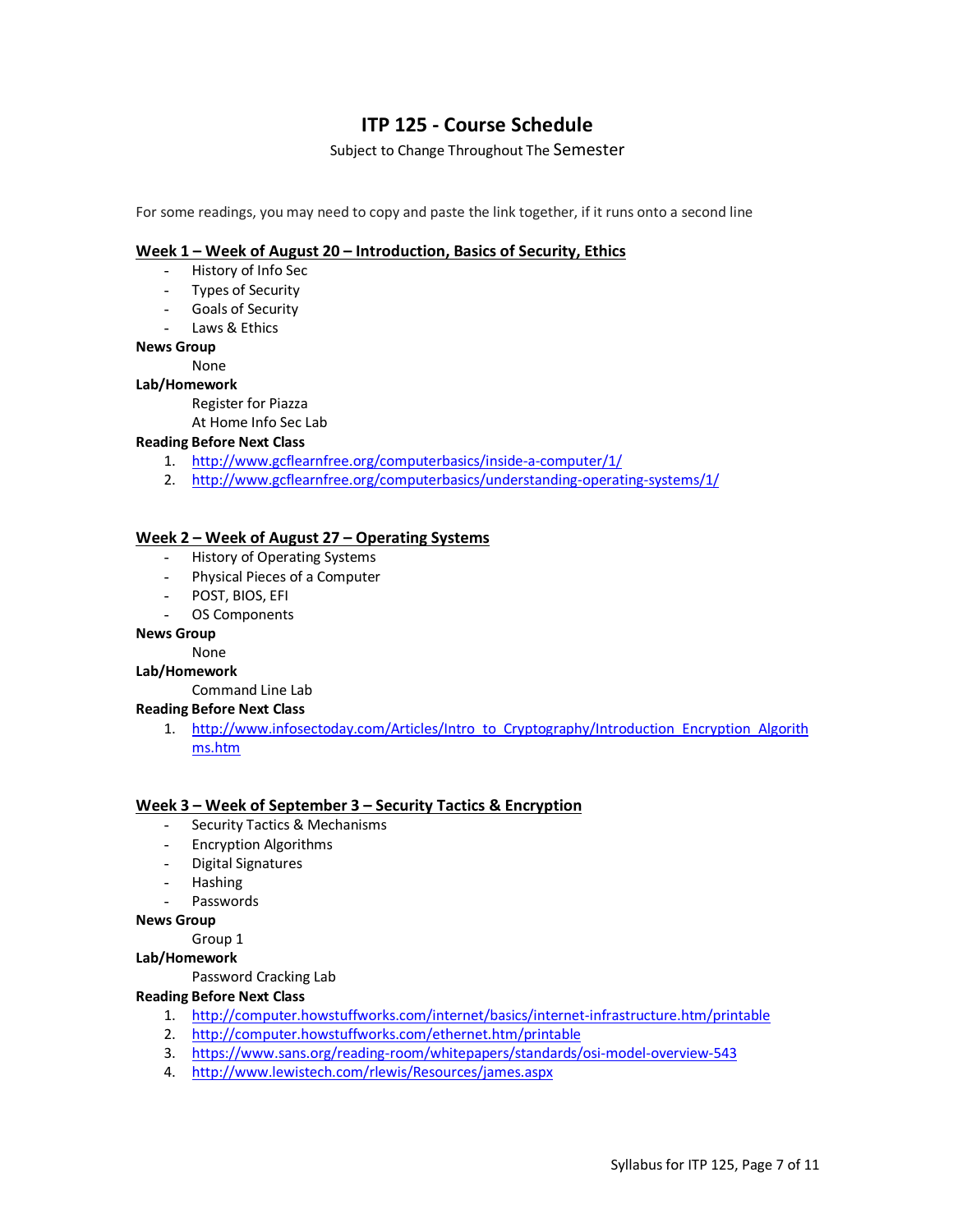## **Week 4 – Week of September 10 – Networking Basics**

- Network Topologies
- OSI Model
- IP & MAC Addresses
- NAT/DNS/Gateways

## **News Group**

Group 2

## **Lab/Homework**

Windows & Linux Networking Lab

## **Reading Before Next Class**

- 1. https://www.digitalocean.com/community/tutorials/an-introduction-to-networking-terminologyinterfaces-and-protocols
- 2. http://www.hardwaresecrets.com/how-tcp-ip-protocol-works-part-2/4/
- 3. https://www.bleepingcomputer.com/tutorials/tcp-and-udp-ports-explained/

## **Week 5 – Week of September 17 – Networking II**

- TCP/IP
- Three Way Handshake
- PAR/Sliding Window
- Ports
- UDP
- ICMP
- **News Group**

Group 3

## **Lab/Homework**

Port Scanning Lab

## **Reading Before Next Class**

- 1. http://computer.howstuffworks.com/wireless-network.htm/printable
- 2. http://computer.howstuffworks.com/ip-telephony.htm/printable

## **Week 6 – Week of September 24 Advanced Networking Topics**

- Wireless Networking
- IPv4 v IPv6
- Network Devices
- Secure Network Topology
- VoIP & FTP

#### **News Group**

Group 1

#### **Lab/Homework**

Nessus Lab

## **Reading Before Next Class**

n/a

## **Week 7 – Week of October 1 – \*\*Virtualization Guest Lecture\*\***

## **News Group**

## Group 2

## **Lab/Homework**

Metasploit Lab

#### **Reading Before Next Class**

- 1. https://hackingstuffs.com/attacks/sql-injection/
- 2. https://www.veracode.com/security/xss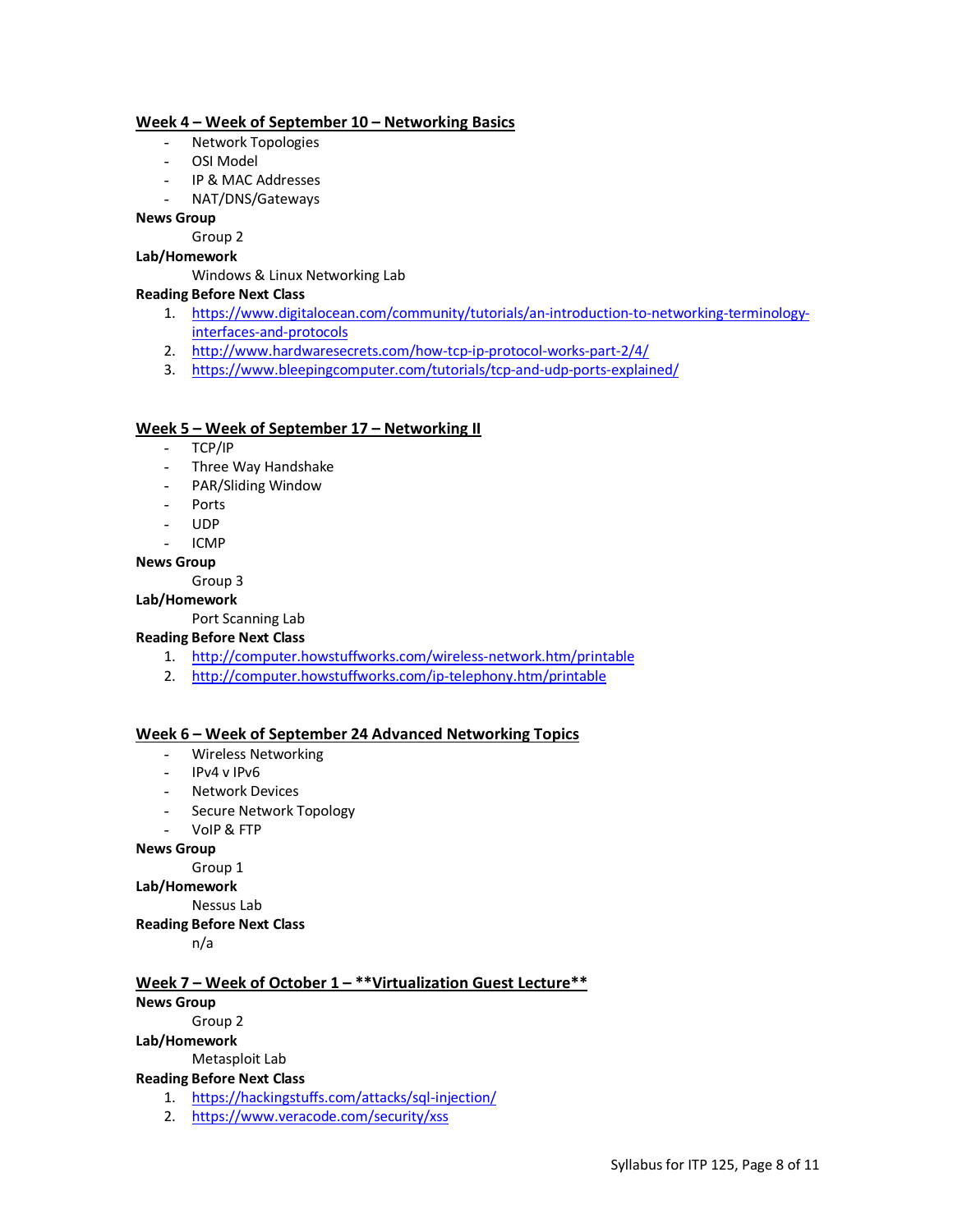## **Week 8 – Week of October 8 – Midterm Exam**

Normal classroom, normal class time

## **Reading Before Next Class**

- 1. http://www.darkreading.com/the-7-best-social-engineering-attacks-ever/d/d-id/1319411 (Read the entire article i.e. click through all nine pages)
- 2. http://www.pcworld.com/article/182180/top\_5\_social\_engineering\_exploit\_techniques.html

## **Week 9 – Week of October 15 – Threats & Attacks**

- **Malware**
- E-mail Threats
- Web Threats
- Protecting Yourself

## **News Group**

Group 3

## **Lab/Homework**

Exam Review

Sending Anonymous E-mail Lab

## **Reading Before Next Class**

n/a

## **Week 10 – Week of October 22 – Social Engineering**

- What is it?
- Principles of Social Influence
- Tactics & Manipulation
- Popular Schemes

## **News Group**

Group 1

## **Lab/Homework**

Final Project Assigned

Extra Credit Assigned

Open Source Intelligence & Basic Social Engineering Lab

## **Reading Before Next Class**

- 1. http://www.clico.pl/services/Principles\_Network\_Security\_Design.pdf
- 2. https://msdn.microsoft.com/en-us/library/ff648651.aspx

## **Week 11 – Week of October 29 – Lockdown & Enterprise**

- Building Secure Networks
- Data Loss Prevention
- Rings of Trust
- Additional Layers of Security
- BYOD/Mobile Device Management

## **News Group**

Group 2

## **Lab/Homework**

Secure Network Architecture Lab

## **Reading Before Next Class**

- 1. http://www.pearsonitcertification.com/articles/article.aspx?p=30077&seqNum=6
- 2. https://nces.ed.gov/pubs98/safetech/chapter4.asp

## **Week 12 – Week of November 5 – Digital Forensics**

- What is it?
- Types of Investigations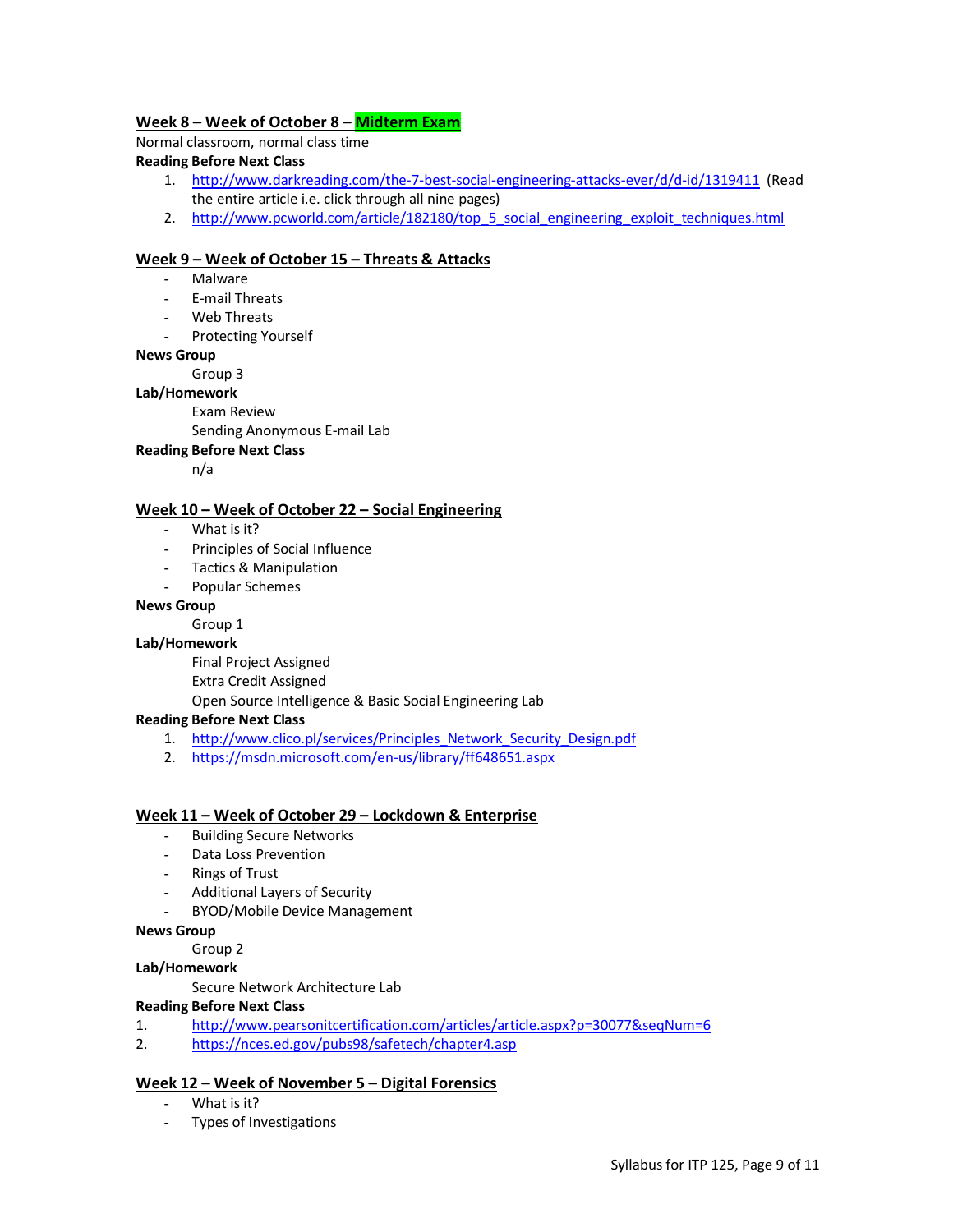- Imaging & Software
- Court Admissibility
- Case Studies

#### **News Group**

Group 3

## **Lab/Homework**

File Recovery Lab

**Reading Before Next Class**

n/a

#### **Week 13 – Week of November 12 – Information Security Management**

- What is it?
- Attack Continuum: Before, During, After
- Termination Issues

- Policies

#### **News Group**

Group 1

## **Lab/Homework**

Policy Analysis & Creation Lab

#### **Reading Before Next Class**

n/a

## **Week 14 – Week of November 19 – \*\*Special Lab Day\*\* News Group** Group 2 **Lab/Homework** Complete Lab Write-up **Reading Before Next Class** n/a

## **Week 15 – Week of November 26 – Course Conclusion**

- Careers in Info Sec
- Certifications
- **Conferences**

#### **News Group**

Group 3

**Lab/Homework**

Exam Review & Final Lab Completion

#### **Reading Before Next Class**

n/a

# **Final Exam**

According to Final Exam Schedule found at classes.usc.edu – Normal Classroom